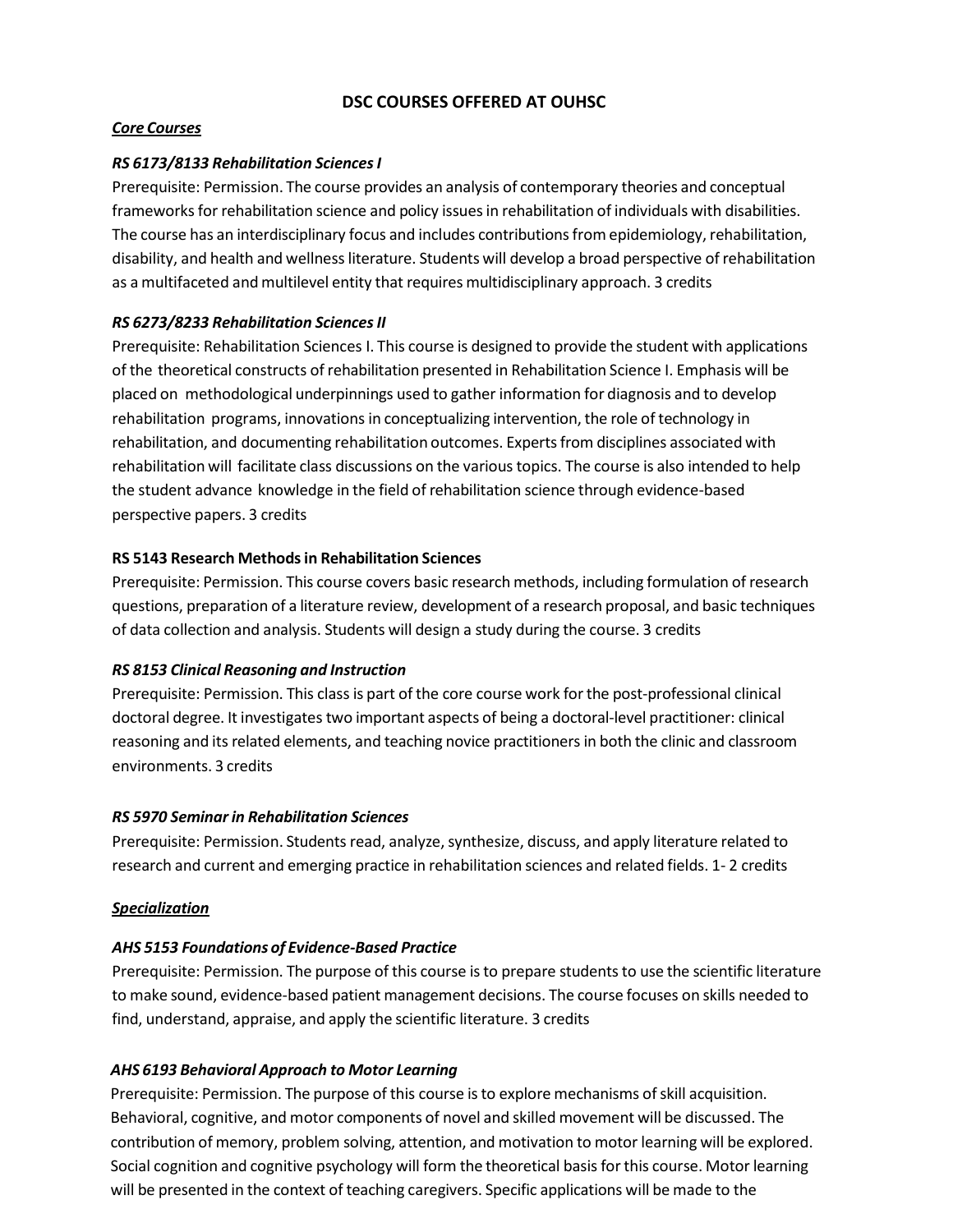presence of mental illness, mental retardation, and dementia. 3 credits

#### *RS 6133 Program Evaluation and Development*

Prerequisite: Permission. This course focuses on the role of a physical therapist or occupational therapist as a consultant, administrator, or supervisor, responsible for the design, planning, organization, development, and evaluation of services intended for children and adults with disabilities, and their families. The focus of program evaluation and development is at a program rather than individual level ofservice provision. The course draws heavily on literature from disciplines other than PT and OT, and health services evaluation. Specific pre‐requisites include skills and knowledge necessary to evaluate efficacies of various PT and OT interventions, application of evidence‐based and best practices, research methodology, and statistics. Topics such as needs assessment, formative and outcome research, process evaluation, monitoring, cost analysis, program development and planning, and methods of program development will be covered. Students will gain practical experience through completion of a program evaluation and development project in one setting of choice. Overall the course prepares students to serve as consultants in the areas of program planning, development, and evaluation. 3 credits

### *AHS 6173 Qualitative Research*

Prerequisite: Permission. This course addressesthe application of qualitative methodology to answer appropriate clinical questions. Students gain an overview of the methods of design, data collection, data analysis, data interpretation, and study rigor. Students present a Power Point presentation of a qualitative research design and implement a portion of the data collection and analysis.3 credits

#### *RS 6433 Measurement and Assessment*

Prerequisite: Permission. This course is designed to enhance students' knowledge and skills in measurement and evaluation asthey relate to assessment of individuals with various disabilities and their environments. The first part of the course covers measurement theory, advanced measurement concepts, principles of testing, and test construction and their applications in rehabilitation. The second part focuses on application of test and measures as data gathering approaches in assessment of body functions and structures, activity, and participation levels of individuals with or at risk for disabilities. The theoretical framework for assessment, including outcome evaluation, is based on the International Classification of Functioning, Disability and Health (ICF). Another objective of the course isto enhance the students'skillsin selecting tests appropriately and interpreting the data and test findings. To this end students will learn to critique tests/tools used to assessindividuals with disabilities. Overall the course prepares students to serve as effective team leaders in the areas of assessment and evaluation. 3 credits

### *Musculoskeletal-specific Specialization*

### *RS 5153 Biomechanics*

Prerequisite: Permission. The objective of this on site course is to teach the use of biomechanics principlesto solve clinical problems. Basic knowledge of mathematics, physics, and kinesiology is expected and will be utilized. A review of statics, dynamics and strength of materials will be covered. The topics include kinematics, kinetics, mechanical work, power and energy, muscle biomechanics, soft tissue biomechanics, orthopedic biomechanics, electromyography, biomechanical measurements, and signal processing.3 credits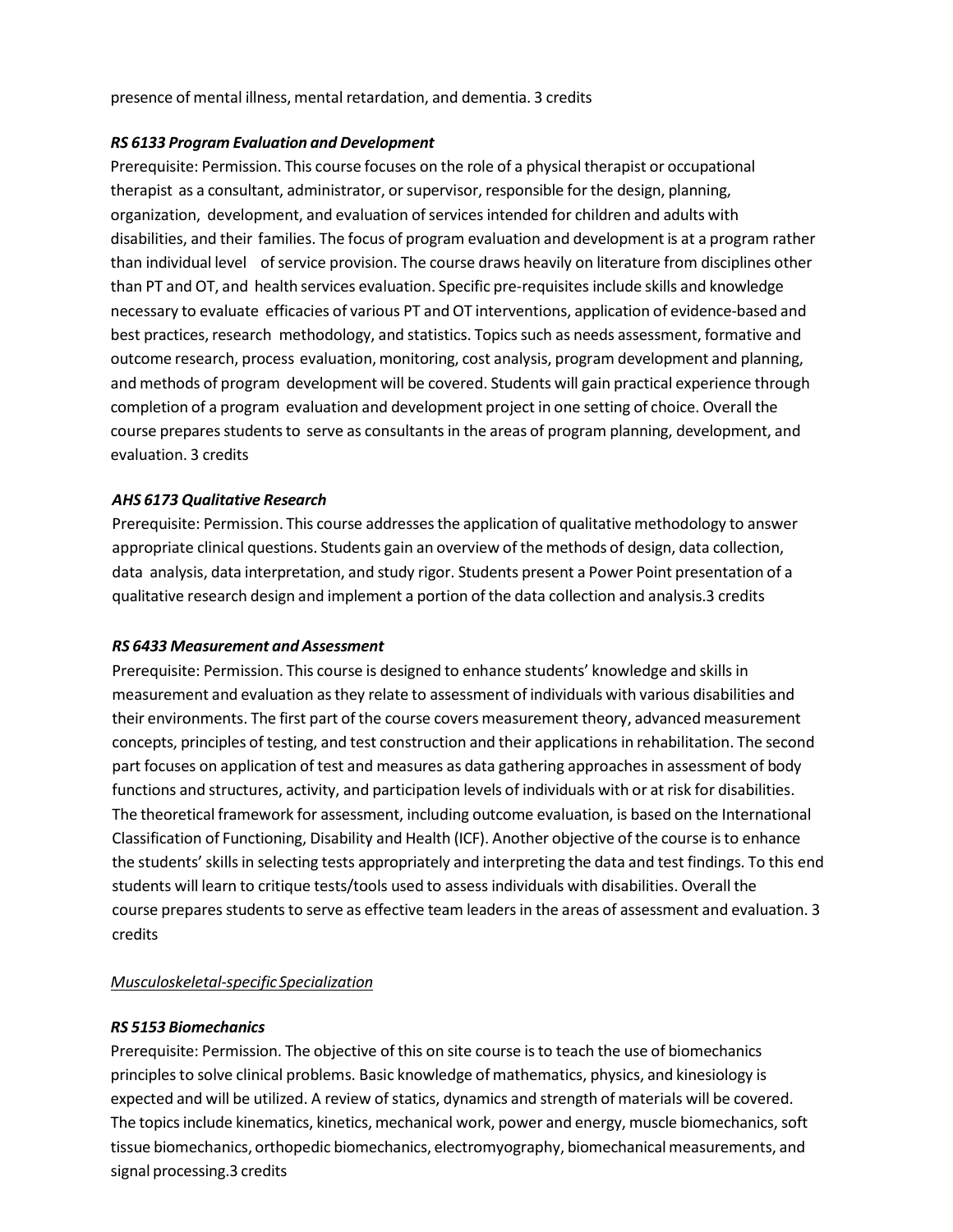# *RS 6233 Applied Radiology and Diagnostic Testing*

Prerequisites: Permission. This web-based course about selected diagnostic imaging is designed for the rehabilitation professional. Clinical reasoning in history‐taking and clinical evaluative skills are utilized, and enhanced. Students will learn and apply information from diagnostic imaging and testing, to enhance clinical reasoning when forming diagnoses and prognoses and directing plans of care. 2 credits

# *RS 6153 Differential Diagnosisin Rehabilitation Sciences*

Prerequisites: Permission. This web-based course in differential diagnosis is designed for the rehabilitation professional. Clinical reasoning in history‐taking and clinical evaluative skills are expected, utilized, and enhanced. Students will apply screening approaches in the intake process for medical conditions that interfere with therapy intervention or required medical attention prior to receipt of therapy. Diagnostic imaging, clinical laboratory, and other diagnostic testing that impact client/patient performance will be integrated into the process. 2 credits

# *RS 6113 Physiology of Rehabilitation (Anatomy & Physiology of the Axial Skeleton)*

Prerequisites: Permission. This is an on‐site course building on the core knowledge of cadaveric gross anatomy, biomechanics, neurology and functions of the muscles associated with the bones which make up the axial skeleton. The core knowledge will be briefly reviewed and then discussed in greater detail as it relates to the functions and relationships of the musculoskeletal system. Also stressed will be clinical muscular and skeletal conditions which produce loss of function and impairments. 3 credits

### *RS 5950 Practicum‐Internships*

Prerequisites: Permission. Thisis an on‐site advanced clinical experience in preparation for specific, advanced skills in orthopedic and /or sports physical therapy. 2-4 credits (2 credits minimum)

# *Pediatric-specific Specialization*

# *RS 5263 Family and Diversity*

Prerequisite: Permission. Participants in this course will explore the theoretical basis for assessing and developing supports for children and families. The theories used for this course include Family Systems, Ecological Framework, and Family Competence. Classes will include web‐based lecture, discussion of case studies and group discussion oftheory, emerging literature, and current topics of interest. The course instructors will share their expertise in working with families of children with special needs in a variety of contexts. 3 credits

# *RS 5443 Early Intervention and School Based Practice*

Prerequisite: Permission. This course is designed to prepare students with the knowledge, skills, and attitudes needed to provide team-oriented, family-centered early intervention and related services for students birth through 21 with disabilities. The course will emphasize pertinent federal legislation and regulations, and current issues and best practices in early intervention, special education, and related services. 3 credits

# *RS 5483 Topicsin Assistive Technology*

Prerequisite: Permission. This problem-based course prepares students to make team-oriented decisions in assistive technology and provides opportunities for practical experience and study in areas of assistive technology of particular interest to the student, such as augmentative and alternative communication, computer access, and positioning and mobility. This course often is part of the summer institute in Oklahoma City. 3 credits